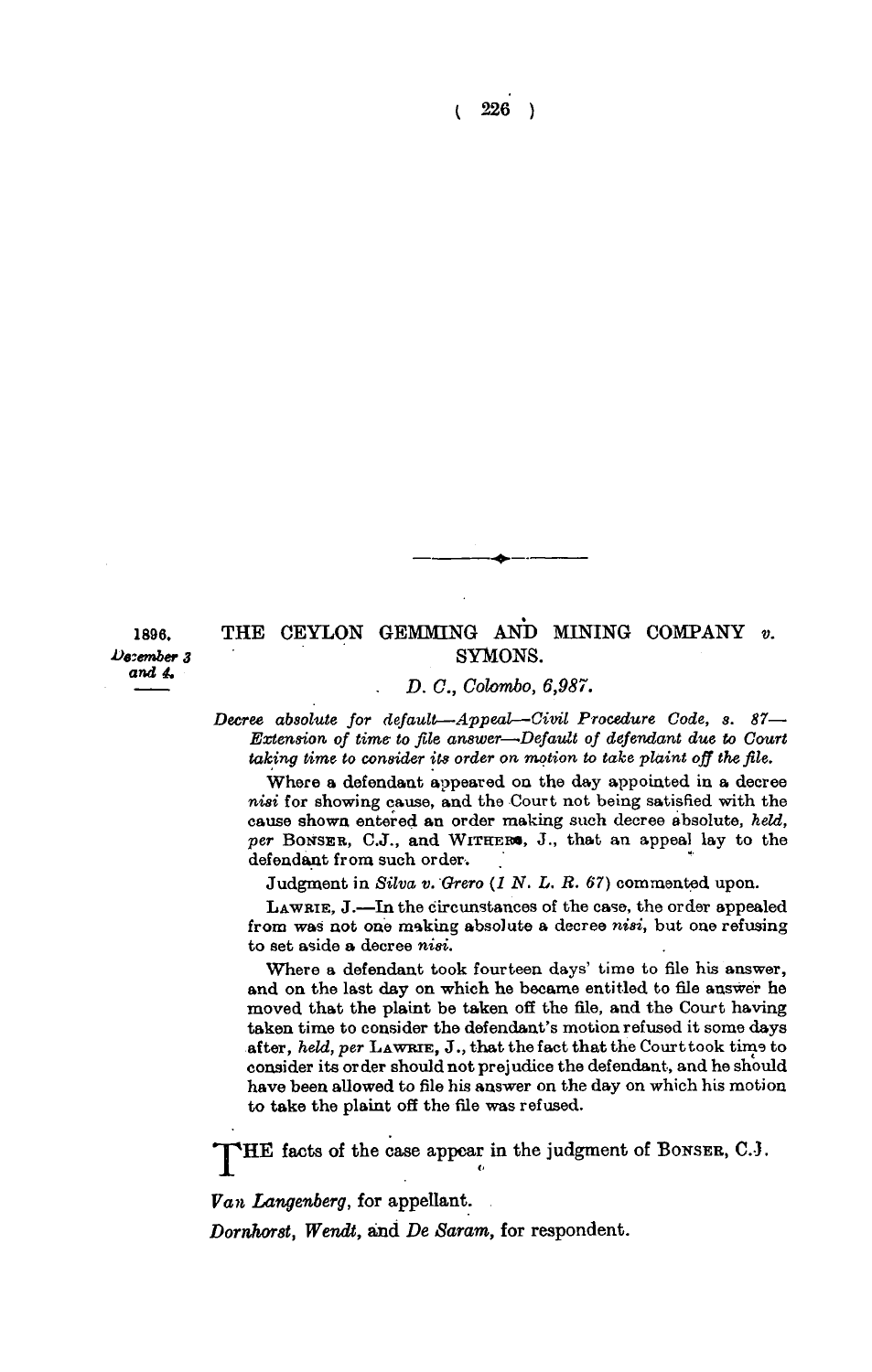4th December, 1896. BONSER, C.J.<sup>-</sup> 1890. 1890. **4th December, 1896. BONSEB, C.J.—** *December i.* 

**This is an appeal from an order of the District Judge of Colombo disallowing an application to set aside a decree** *nisi* **and making the decree absolute. Mr. Dornhorst, who appeared for the respondent,**  took a preliminary objection that an appeal would not lie. **appeal came originally before my brother Lawrie and myself ; but there being a question as to the construction of sections 86 and 87 of the Civil Procedure Code,"I thought it right to have the case argued before the Full Court.** 

**The facts of this case—in so far as it is necessary to go into them in order to dispose of this preliminary objection—are as follows:— The defendant had time until the 7th March to put in his answer. On the morning of that day he moved that the plaint be taken off the file. The Judge did not make an order on that motion on that day, but reserved judgment. It appears by the affidavit of the defendant's proctor that he had the answer ready on that day to be filed, but pending the decision of the Judge he thought it unnecessary to incur the expense of filing the answer. In the course of a day or two the District Judge made his order refusing the application. Thereupon the defendant tendered this answer, but the District Judge held that he was out of time, and the plaintiff having moved that the action should be set down for** *ex parte* **hearing, he made an order that the case should be heard** *ex parte* **on the ground that the defendant was in default for not filing answer within the time allowed him. The defendant did not appeal against that refusal, but (as I conceive quite properly) waited till the decree** *nisi* **was' served upon him. The decree** *nisi* **was in the ordinary form. It called upon the defendant to attend on a day named to show cause why the decree** *nisi* **should not be made absolute, and notice of such decree was duly served upon him. He attended in accordance withthat notice and submitted the reasons, which he contended were reasonable grounds for not filing his answer within the time. The Acting District Judge was not satisfied that the grounds were reasonable, and accordingly made the decree absolute.- From that order, refusing to set aside the decree** *nisi,* **this appeal has been brought.** 

**Now, the procedure with reference to the penalties for default in entering appearance, or for other default in the course of an action, is contained in sections 86 and 87 of the Civil Procedure Code. It appears to me to be shortly this.** *1i* **the defendant, taking the ordinary case of defendant not appearing to the action, does not appear, the Court makes a decree** *nisi* **against him. A copy of that decree is served upon him with a notice that he is to attend and explain, if he can, the reasons for**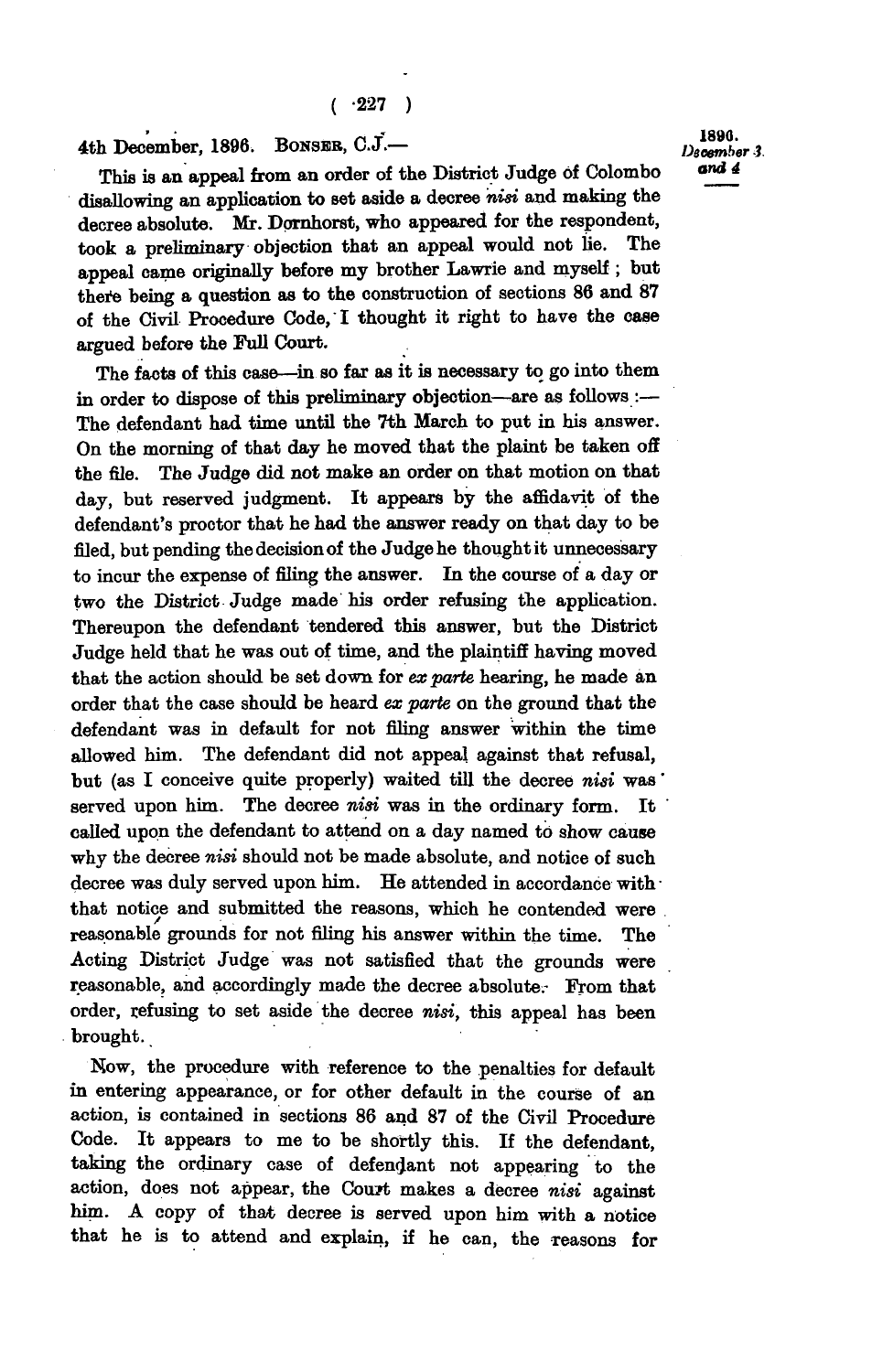**1806. not appearing. These reasons may be various. It may be that he**  *December 3* **was never served with the summons; it may be that some inevitable acoident prevented him from attending. Many things may occur BONSER, C.J.** which would afford a satisfactory explanation of non-appearance. which would afford a satisfactory explanation of non-appearance.

> **The defendant either appears in accordance to the notice, or he does not. If he appears, then the Judge hears his explanation, and decides**  whether it is satisfactory or not. If it is satisfactory the Court sets **aside the decree, and orders the case to be proceeded with in the. ordinary way. If the Judge finds the reasons to be unsatisfactory, then he makes the decree absolute. But if the defendant does not**  appear in answer to the notice, then, without more, the decree is made **absolute. But it may be that there is some satisfactory explanation forthcoming for his not attending in obedience to the notice; it may be that he was liever served with the notice, or it may be that an inevitable accident prevented his attending to place before the Court the' reasonable grounds which he had for not appearing in the first instance. . Section 87 provides that notwithstanding the decree has been made absolute, the defendant may still come before the Court and explain, if he can, his reasons for not obeying the notice. If he satisfies the Court that he was prevented from appearing to show cause against the notice for making the decree absolute by reason of accident, or misfortune, or by not having received " due " information," the Court will set aside the decree in that case also,\_**  and will let him in to allege the reasons which he had for non**appearance in .the first instance. Section 87 provides that " no " appeal shall he against any decree** *nisi* **or absolute for default." There has been some difference of opinion as to the meaning of the words " absolute for default." It would be presumptuous for me to say that these words are clear. Some members of this Court whose opinions are entitled to the greatest respect—haye held that they have one meaning, other members that they have another meaning. For my own part, I cannot help thinking—though in differing from my brother Withers, I do so with misgiving—that the true construction of " decree absolute for default " is that the decree is made absolute in consequence of the defendant not having attended to show cause against the decree being made absolute, on notice. In the case of** *Silva v. Grero (1 N. L. B. 67)* **my brother Withers was of opinion that the decree absolute for default meant a decree absolute irrespective of whether the party appeared in obedience to the notice or not. Mr. Acting Justice Browne seems to have taken a different view, and my brother Lawrie, although he agreed**  with the judgment, yet, in his reasons, expressly reserved the question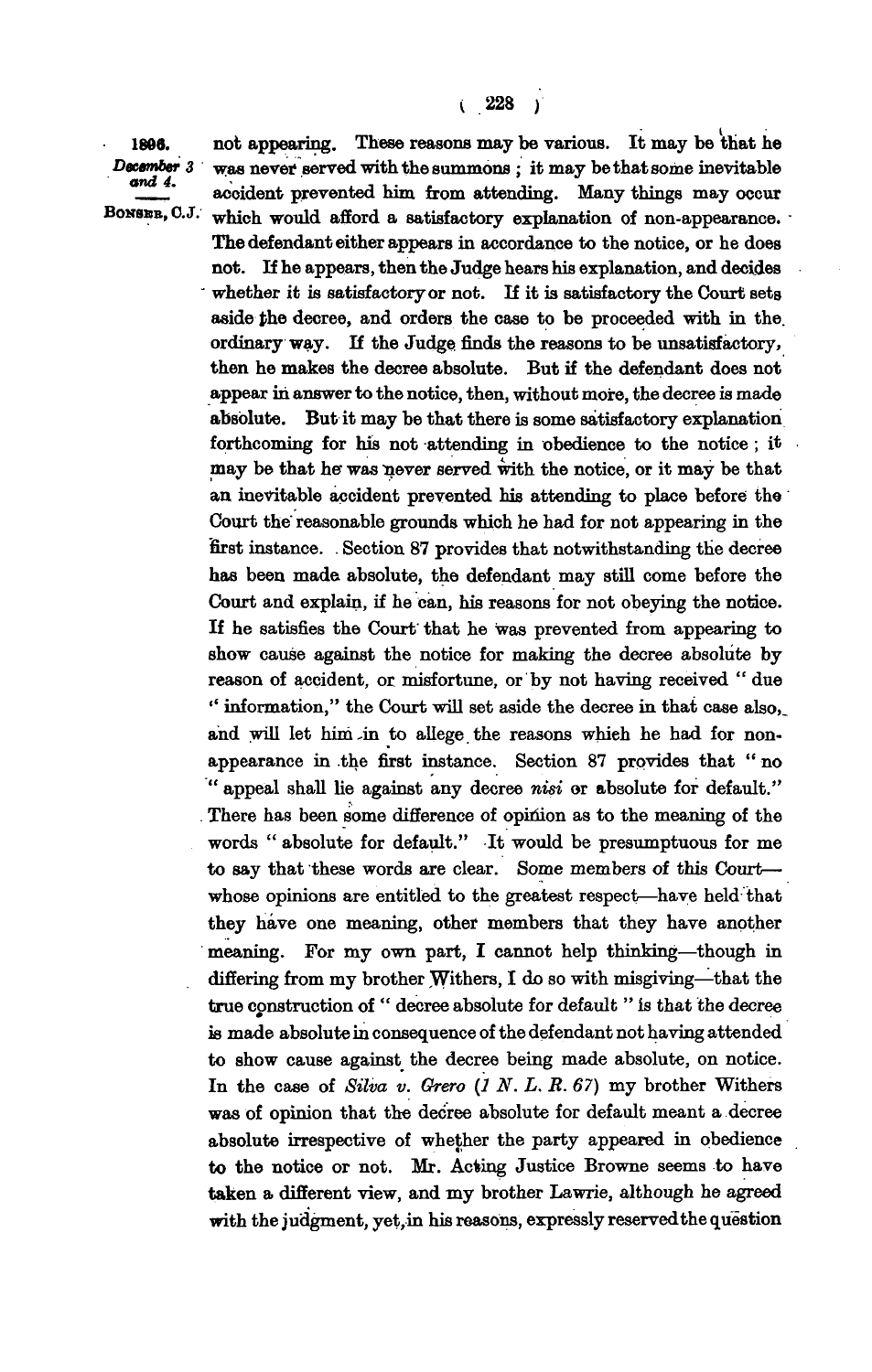whether an appeal could lie in a case like the present. My <sup>2</sup> 1896: **misgiving ,is somewhat lessened by observing that in the case of** *Natchiappa Chetty v. Muttuhangany (2 C. L. B. 110),* **where judgment was delivered by my brothers Lawrie and Withers, it would seem that the Court did make a distinction between an order made absolute after argument and an order made absolute in default of appearing on notice to show cause. But in neither of the cases referred to does it appear that the attention of the Court was called to the concluding words of section 87, which are as follows :— " The order setting aside or refusing to set aside the. decree shall be " accompanied by a judgment adjudicating upon the facts and " specifying the grounds upon which it is made, and shall be liable " to an appeal to the Supreme Court." Mr. Dornhorst argued thatprovision only refers to an order refusing to set aside a decree absolute, but the Ordinance does not say so.. There is only one decree made, and that decree is made in the first instance conditionally, and subject to its being set aside or subsequently made. absolute.- But it is one and the same decree, and for my own part I do not think that we are bound to read that clause as though**  the word " absolute " were inserted after the word " decree." **Certainly, the reason of the thing is in favour of allowing this Court to review the reasons given by the District Judge as well for refusing to set aside a decree** *nisi* **as for refusing to set aside a decree absolute, and I am of opinion therefore that we ought to adopt .a benevolent construction of this provision, and not place the rigid construction contended for by Mr. Dornhorst, which would in many cases amount to denial of justice to a defendant. This construction is not inconsistent with the words in the 87th section. " No appeal shall " lie against any decree** *nisi* **or absolute for default." I understand, these words to be merely an affirmation of a principle well recognized in procedure : that is to say, that if a party does not appear, and an order is made- against him for non-appearance, he cannot go direct to a Court of Appeal. He must apply to the Court below and endeavour to get himself right with that Court in the first instance. I think therefore that the preliminary objection should be overruled. We reverse the order of the Acting District Judge refusing to set aside the decree** *nisi,* **and we set the decree** *nisi* **aside on these terms : that the defendant must go to trial at the earliest date that the District Judge for the trial.** We have the trial the District Library in the District **Vidge** the District Judge fixes for the trial. We leave it to the District Judge to fix that date, but he will fix as early a date as the state of business of his Court will permit. ' The defendant must file answer within three days from the receipt of this record by the Court below, and must not apply for any postponement of the trial.

*<u>December 3</u>*  $\frac{1}{2}$ 

**BoNSBB, 0 . J.**